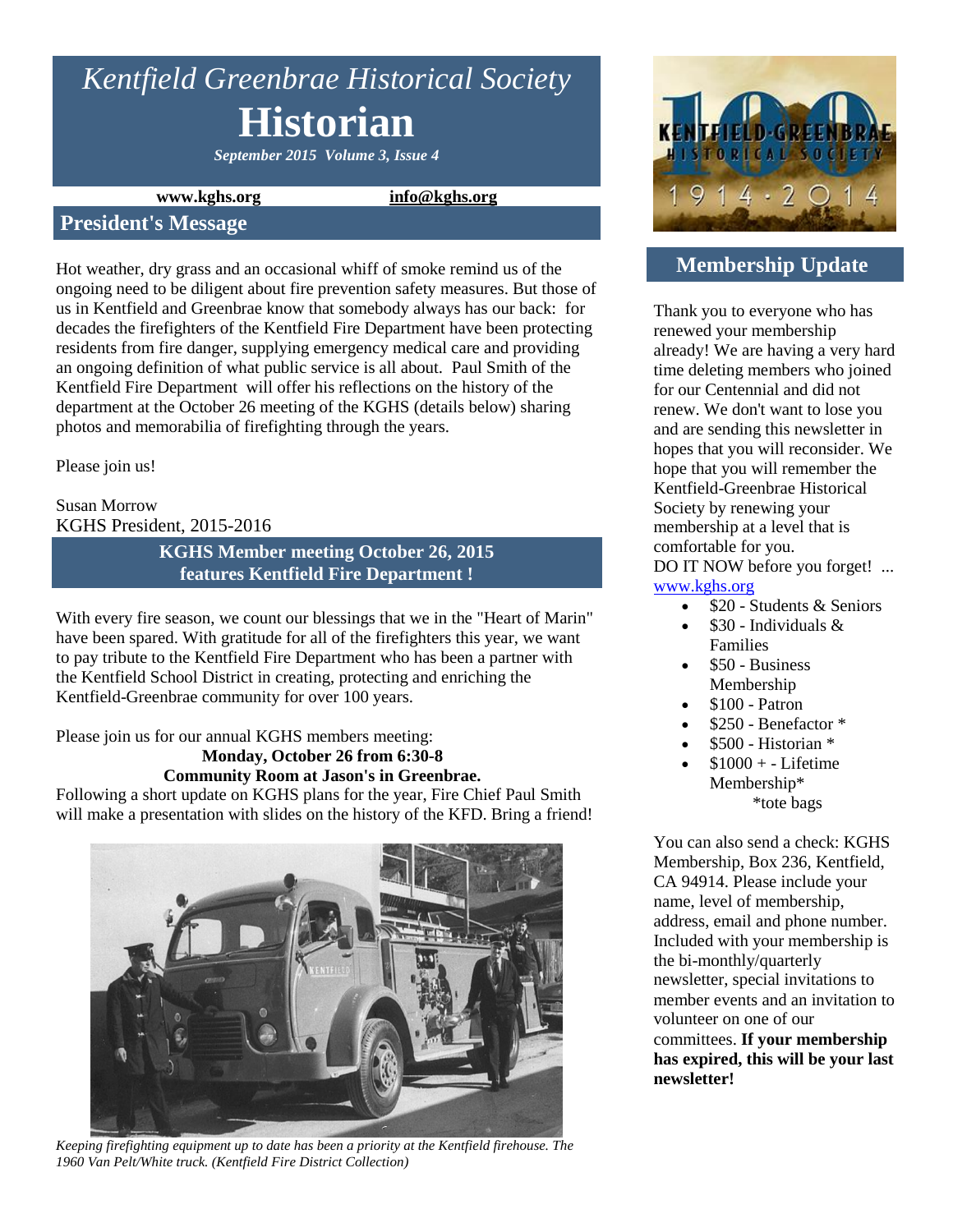## **Community Firefighting: the Kentfield Fire District Excerpts from "In the Heart of Marin" by Dewey Livingston.**

Old Ross Landing during the 1860s through 1890s was unincorporated, like most Marin towns at that time, and so the citizens relied on the county government for services such as fire protection and police. This usually led to locals creating their own informal volunteer squads, although little is known about such activity in Ross Landing. The source of most fires, other than structural, was the oft-dry slopes of Mt. Tamalpais, frequented by campers and hunters.

Early Kentfield relied on its local citizens and nearby fire departments in Larkspur, Ross and San Anselmo for most protections, absent a strong county presence. With the successful civic growth beginning in 1900-including creation of the Kentfield Improvement Club, which stressed the need for fire protection-local residents in 1920 formed the Kentfield Fire District, as part of the countywide district system. In March of 1921, Kentfield voters funded a volunteer fire department by a margin of 105 to 2. Later that year the district purchased the J. E. Lewis property located on the county road between Maple and Stetson Avenues. At the time, the only equipment was a hose cart ("for use until such a time as they may be able to get a 'regular' fire engine," noted the San Anselmo Herald), but they soon acquired a 1½ ton Model T Ford fire truck. The chief was Al Rampe, the assistant chief Elie Faure; there were 19 volunteers. The department's firehouse was a tiny building-originally Lewis's real estate office-only big enough to hold a small vehicle.



*The original Kentfield firehouse was located in the tiny, former J. E. Lewis real estate building between Maple and Stetson. (Kentfield Fire District Collection)*

By 1927, with a volunteer membership of 48, the KFD needed a modern facility. The Kentfield Fire District floated a successful bond issue and constructed a \$10,000 firehouse on their property on the state highway where it turned west towards Ross (now Sir Francis Drake Boulevard at College Avenue). The new local firehouse opened with a gala party on the night of May 7, 1927, with speeches (Congressman William Kent was scheduled to speak), dancing on the building's second-story "excellent dance floor" to a Marin Junior College orchestra, songs by the college's Glee Club, and free refreshments provided "by a committee of ladies."

With the new firehouse the department needed a new fire truck. One year after opening the KFD saw its sparkling 500-gallon capacity LaFrance fire truck arrive and park in the building. The new engine reportedly reduced insurance rates in the Kentfield district. The improvements spurred installation of modern fire hydrants around the town, and also a house numbering system began in 1928. All residence numbers started from the station, with two numbers for every 50-foot lot. The landowner would apply to a local man for their new house number.

The Kentfield firemen saw only a handful of major incidents, the most memorable being the Mt. Tamalpais fires of 1929 and 1945. The former, which burned hundreds of houses in Mill Valley, took most Kentfield men for three days straight, and these may have kept the conflagration from reaching their home town. The 1945 fire burned from San Geronimo Valley to the coast, but also threatened Fairfax and San Anselmo; Kentfield also provided strong support.

Otherwise, most of the action the Kentfield men saw was small grass fires and occasional minor house fires. An active time was the winter flood season. "We had a rowboat that the county department of public works would deliver to the entrance to Granton Park," recalled longtime volunteer Jim McConnell, "and then the volunteer firemen would go and man it. When the people were going to work in the morning, e'd row them out of there-some of them had business suits on, they had to catch the bus-and in the evening when they would be coming home we would row them home around the circle."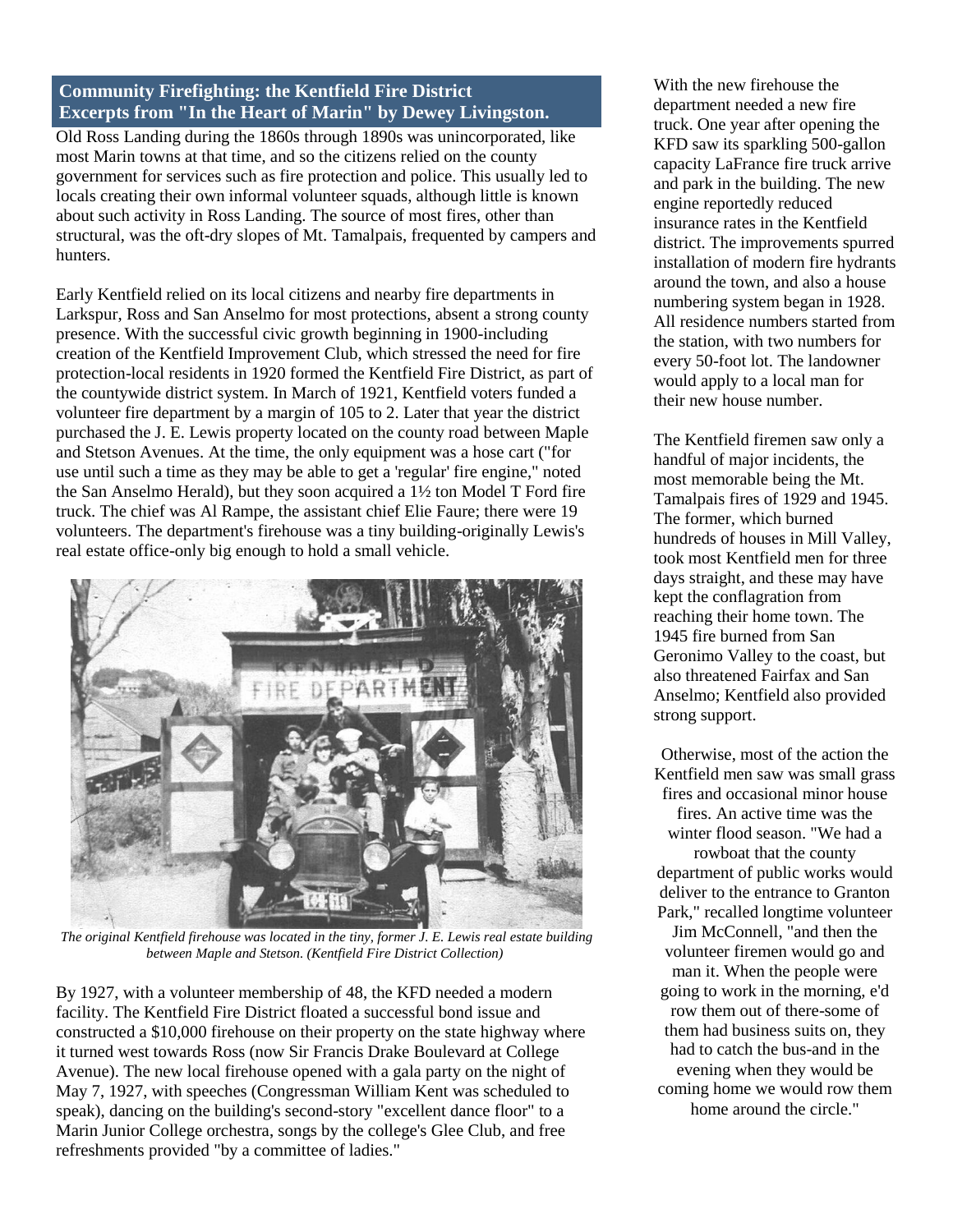

*Fires on Mt. Tamalpais, like the one at the above, in 1912, have always been common, and KFD waits in preparation to respond. (Sylvia Thoelecke Collection)*

Becoming a volunteer fireman was a rite of passage in Kentfield. "There was sort of an unwritten law or custom that when you became 17 years of age, you became a volunteer fireman and went to drills every Tuesday night," recalled McConnell. "You didn't have to join, but we all did. A lot of them were Italians that I grew up with at Kentfield grammar school." Another former volunteer put it this way: "Frankly, if you were a young man and you were living in Kentfield and you didn't become a volunteer fireman, everybody kind of looked at you like what's wrong with you. It's just the way it was."

World War II sent most men into the military service, creating a lack of volunteers. "I was too young to be a volunteer," said McConnell, "but we always ran over there and helped out in some way or another, pulling hose or something." The Kentfield Fire Department was then staffed almost exclusively with women.



*Among the more spectacular events in fire department history is the hot blaze that destroyed the old College of Marin gymnasium on College Avenue.*

*(College of Marin Archives)* Without a radio system, the volunteers were called to action with a horn. "The only way we knew back then was they had a horn," recalled David Manahan, "It would blow at the fire house, and, if you heard it, you came running."

The Kentfield Fire District had a good reputation for its community service, which continues to this day. Besides the traditional schoolchildren tours, the Kentfield Fire District's main annual community outreach was the Christmas party. Volunteer firemen sold tickets and bought and wrapped presents for different age groups. On the second floor meeting hall, the firemen hosted a party for the kids in town. Each got a present and a big stocking full of goodies, and there was a raffle and entertainment. The event ended when, according to Manahan, the population became too big to handle. Later, the Kentfield Association of Firefighter's annual pancake breakfast replaced the Christmas party, continuing a long tradition of KFD involvement in the community.

The old firehouse was replaced by a modern facility next door dedicated in 1968. A Sheriff's substation also occupied the new building. The firehouse was renovated and modernized in 2009. Today the Kentfield Fire District, governed by a five-member board of directors, operates off of an almost \$5 million budget. Eleven full-time firefighters are backed up by 20 volunteers who protect the nearby communities with four modern engines and additional support vehicles. The 1927 American LaFrance fire engine from Fred Ruhland's early days as Chief has been lovingly preserved and is used occasionally in parades and special events.

*-Dewey Livingston from In the Heart of Marin pages 188-193*